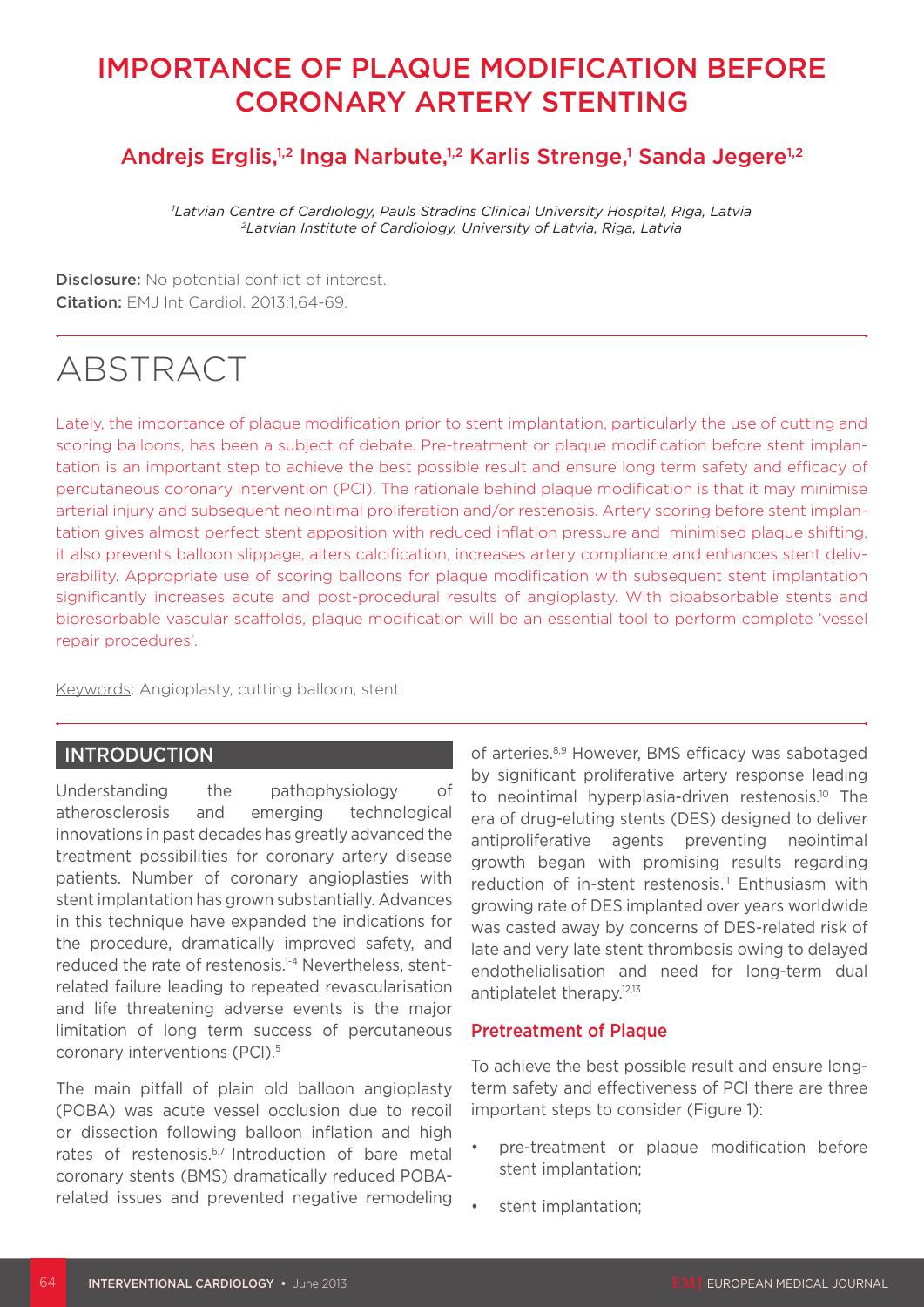post-treatment to achieve full stent expansion and complete stent apposition.

Lately, the importance of pre-treatment and plaque modification prior to stent implantation, particularly the use of cutting and scoring balloons, has been a subject of debate. The rationale behind plaque modification is that it may minimise arterial injury and subsequent neointimal proliferation and/or restenosis. With regular balloon inflation the entire balloon surface contacts the vessel wall disrupting endothelium, non-uniformly compressing plaque and causing arterial wall damage. Scoring balloon produced injury is strictly localised to the scoring sites sparing most of endothelium, compressing plaque, and reducing trauma to the media layer.<sup>14</sup> Artery scoring before stent implantation gives almost perfect stent apposition with reduced inflation pressure even if very long stents are deployed. In bifurcation treatment it minimises plaque shifting between main branch and side branch, thus helping to avoid side branch stenting. Complex coronary lesion interventions in case of aorto-ostial, small vessel and calcified lesions, can benefit from pre-treatment with scoring devices to minimise balloon slippage, alter calcification, increase artery compliance and enhance stent deliverability. With bioabsorbable stents and bioresorbable vascular scaffolds it will be an essential tool to perform complete 'vessel repair procedures'.

### CUTTING BALLOON

Cutting balloon (CB) features several atherotomes (microsurgical blades) depending on balloon diameter. The atherotomes are mounted longitudinally on the outer surface of a balloon and, during expansion, deliver longitudinal incisions in the plaque. The atherotomes deliver a controlled fault line during dilatation to ensure that the crack propagation ensues in an orderly fashion. <sup>15</sup> Cutting balloon (CB) increases vessel lumen diameter in a more controlled fashion and lower balloon inflation pressure is needed thus decreasing the risk of a neoproliferative response and restenosis (Figure 2).

The Cutting Balloon Global Randomised Trial was one of the first large multicentre studies to evaluate the effectiveness of cutting balloon angioplasty in the setting of simple coronary lesions. 16 Only de novo type A or B1 lesions in native coronary arteries, up to 20 mm in length and 2.0 – 4.0 mm in diameter, were eligible. A total of 1,238 patients were enrolled in the study and randomly assigned to treatment with a single cutting balloon inflation (n=617), with



a balloon–artery ratio of 1.1:1 or POBA (n=621). The surgical dilatation using cutting balloon showed no reduction of binary angiographic restenosis rate at 6 months (31.4% for CB and 30.4% for percutaneous transluminal coronary angioplasty (PTCA); p = 0.75). The secondary endpoints of target lesion revascularisation (TLR) and major adverse cardiac events (MACE) after 9 months were also not statistically significantly, although freedom from target vessel revascularisation (TVR) was slightly higher in the CB arm (88.5% vs 84.6%, logrank p=0.04). The trial showed that CB angioplasty alone was equivalent in safety and efficacy endpoints to POBA, but did not prove superiority. From perspective of plaque modification prior to stent implantation the results of this trial have no considerable value since no stenting was done after treatment with balloon.

Small vessel disease is of particular interest since the advantage of stenting with BMS over balloon angioplasty is moderate and only provisional stenting may be recommended to avoid repeated revascularisations and MACE. 17 The treatment with DES, compared to the BMS, is associated with a significant reduction of angiographic and clinical events.18,19 However, the small coronary vessel remains an independent predictor of angiographic restenosis even in the DES era and possibly technically challenging due to stent deliverability issues. In a retrospective study of lijima et al.<sup>20</sup> a total of 327 lesions of small coronaries (less than 2.5 mm in diameter) were treated either by CB (n=87), POBA (n=130) or BMS implantation (n=110). At angiographic follow-up, CB angioplasty resulted in less restenosis comparing to the plain balloon or stenting subgroups (31%, 46.5% and 43.9% respectively; p=0.048). MACE (death, myocardial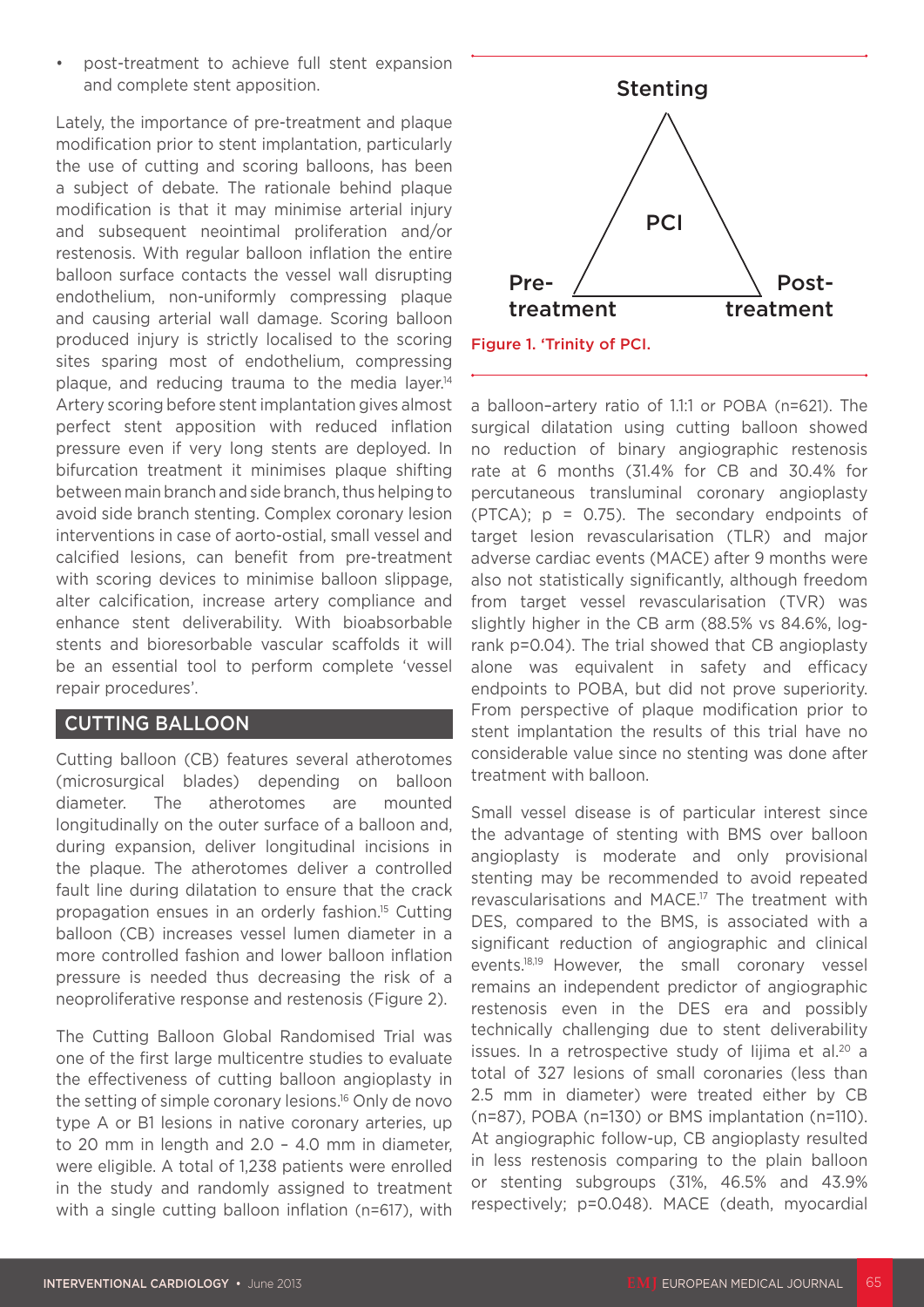# Regular balloon **Cutting balloon** Entire balloon surface contact the vessel wall - arterial wall damage Multiple rips and tears in media Endothelium is completely Injury localised to the scoring sites - reduced trauma (circle) Media with no visible disruption Endothelial layer remains intact

Figure 2. Regular balloon and cutting balloon: mechanisms of action.

disrupted, large haematoma has

infarction, and target lesion revascularisation) rates at follow-up were significantly lower in the CB angioplasty compared to other groups (CB, 20.3%; POBA, 37.3%; stent, 33.3%; p=0.036).

formed due to trauma

Efficacy of plaque modification prior to bare stent implantation was shown in Restenosis Reduction by Cutting Balloon Evaluation III (REDUCE III) Japanese prospective, randomised multicentre trial.<sup>21</sup> The hypothesis was that cutting balloon angioplasty (CBA) prior to bare-metal stent (BMS) implantation would assist in achieving full stent expansion with safety and improve accommodation of reactive intimal hyperplasia, thereby producing a favourable long-term outcome. The study enrolled 521 patients who were randomised to CBA before BMS (CBA-BMS; n=260) and to balloon-angioplasty (BA) before BMS (BA-BMS; n=261). The primary endpoint was angiographic restenosis (≥50% diameter stenosis at follow-up by quantitative coronary angiography (QCA)) and subsequent target lesion revascularisation (TLR) at 7 month follow-up. Intravascular ultrasound (IVUS) guided procedures were performed in 279 (54%) patients. Although balloon size prior to stenting was similar between the two groups, the inflated pressure was significantly lower with CBA than BA. Post procedural % diameter stenosis (%DS) was less in CBA-BMS than BA-BMS (14.0±5.9% vs 16.3±6.8%, p<0.01). %DS-follow-up was subsequently less in CBA-BMS than BA-BMS (32.4±15.1% vs 35.4±15.3%, p<0.05) associated with lower rates of restenosis in CBA-BMS than BA-BMS (11.8% vs 19.6%, p<0.05) and less TLR in CBA-BMS than BA-BMS (9.6% vs 15.3%, p<0.05). Patients were divided into four groups based on the device used before stenting and IVUS use (IVUS-CBA-BMS: 137 patients; Angio-CBA-BMS: 123; IVUS-BA-BMS: 142; and Angio-BA-BMS: 119). At follow-up, IVUS-CBA-BMS had a significantly lower restenosis rate (6.6%) than Angio-CBA-BMS (17.9%), IVUS-BA-BMS (19.8%) and Angio-BA-BMS (18.2%, p<0.05). In addition, multivariate analyses indicated that the use of BA (but not of CBA) was an independent predictor for stent restenosis at follow-up. The results of this study strongly suggested that use of appropriate plaque modification and IVUS guidance during intervention significantly increases acute and post-procedural result of angioplasty.

The restenosis rates obtained with IVUS guidance and use of CBA in REDUCE III study were comparable to those achieved with DES.<sup>21</sup> To examine whether IVUS-guided CBA with BMS could convey similar restenosis rates to DES, a quantitative coronary angiography-matched comparison was done between an IVUS-guided CBA-BMS strategy of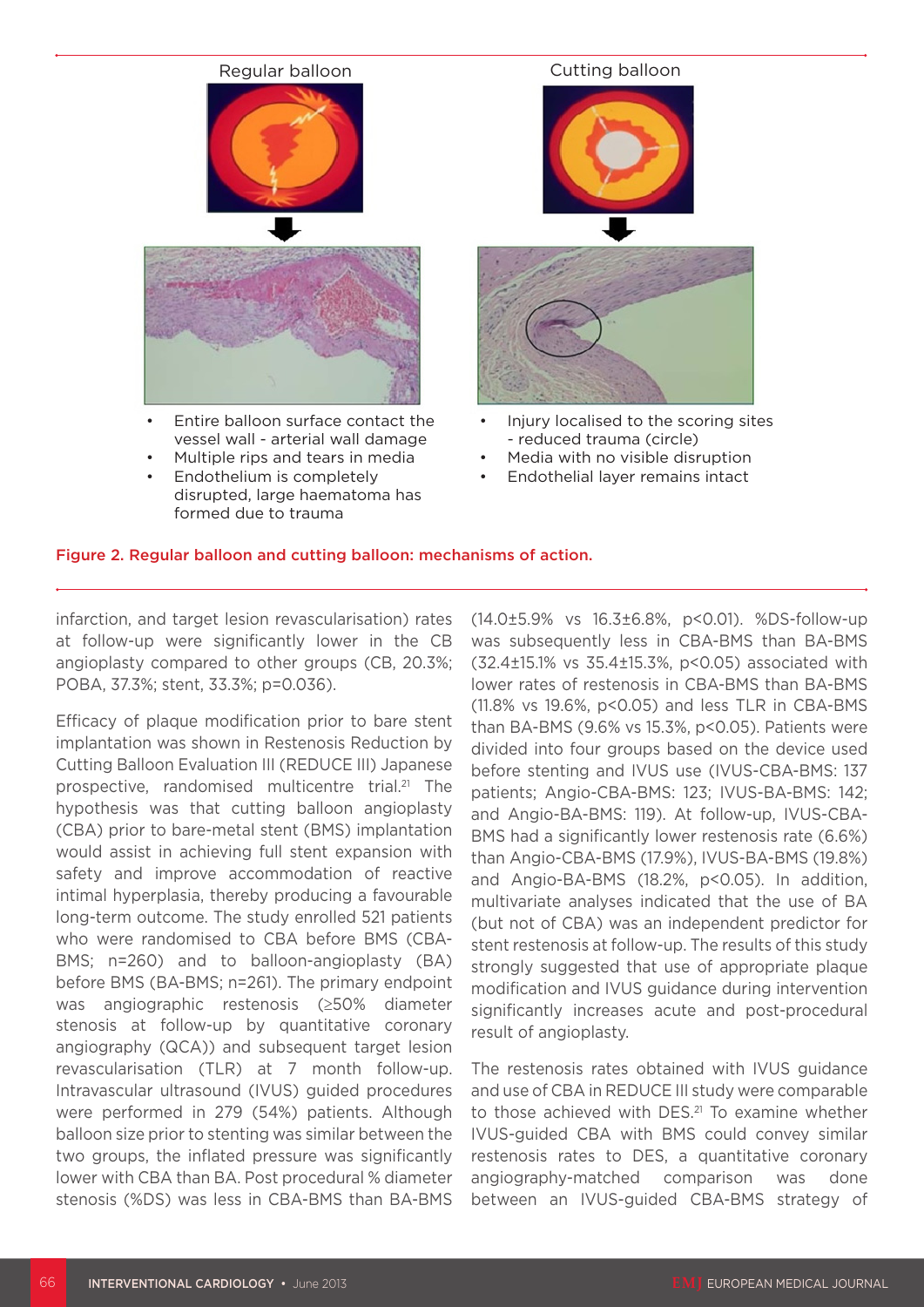REDUCE III study and DES strategy of the Rapamycin-Eluting Stent Evaluation At Rotterdam Cardiology Hospital (RESEARCH) study patient populations. QCA-matched comparison resulted in 120-paired lesions. While acute gain was significantly greater in IVUS-CBA-BMS than DES (1.65±0.41 mm vs. 1.28±0.57 mm, p=0.001), late loss, not surprisingly, was significantly less with DES than with IVUS-CBA-BMS (0.03±0.42 mm vs. 0.80±0.47 mm, p=0.001). However, no difference was found in restenosis rates (IVUS-CBA-BMS: 6.6% vs. DES: 5.0%, p=0.582) and TVR (6.6% and 6.6%, respectively). 22

Percutaneous coronary interventions (PCI) with DES implantation are used to treat high risk lesions and clinical conditions including bifurcation lesions, long lesions, calcified lesions, left main disease, diabetes, and multivessel disease. The risk of suboptimal stent deployment: stent underexpansion, incomplete stent apposition and incomplete lesion coverage increases are strong IVUS predictors of stent restenosis and stent thrombosis.<sup>23,24</sup> For such interventions, IVUS guidance is required and plaque modification prior to DES implantation has a pivotal role. Different pre dilatation strategies have yet to be established in the DES population.

### ANGIOSCULPT

AngioSculpt scoring balloon featuring new flexible nitinol helical scoring elements, was evaluated in IVUS guided study conducted by de Ribamar Costa et al.25 224 consecutive patients with 299 *de novo* lesions treated with one DES in a non-randomised fashion were assigned to direct stenting without pre-dilatation (n=145); conventional semi-compliant balloon (n=117) or pre-dilatation with AngioSculpt scoring balloon (n=37). The primary goal was to assess stent expansion defined as the ratio of IVUSmeasured minimum stent diameter (MSD) and area (MSA) to the predicted stent diameter (PSD) and area (PSA). Patients pre-treated with AngioSculpt had significantly better stent expansion, reaching 88%±18% of the predicted final stent area (p<0.001). No significant difference was found between patients pre-treated with the conventional semi-compliant balloon and those with direct stent deployment (76%±13% vs 76%±10%, p=0.8). Only 0.6% of directstent patients and 5% stents placed after conventional pre-dilatation achieved PSD as opposed to 18.9% of stents pre-treated with ASC (p<0.001). The MSA/ PSA and MSD/PSD ratios were larger with ASC predilatation; and a greater percentage of stents had a final MSA >5.0 mm2. The main conclusion of this study is that DES are commonly underexpanded

and fail to achieve even minimum standards of stent expansion that may lead to DES related adverse events. Notably, conventional balloon pre-dilatation does not improve the final stent expansion compared to direct stenting. 25

### PLAQUE MODIFICATION FOR TREATMENT OF BIFURCATION LESIONS

The issue of restenosis in complex anatomies such as bifurcated coronary lesions remains unclear. In our opinion, plaque debulking with directional coronary atherectomy or modification with a scoring device before stent deployment could minimise arterial injury and subsequent neointimal proliferation, and could prevent restenosis formation. We believe that plaque modification with a scoring device or directional coronary atherectomy before stenting minimises plaque shifting between the main branch and side branch and thus could help to avoid sidebranch stenting as well as giving better stent apposition with reduced inflation pressure, even if very long stents are deployed.

Tsuchikane et al.<sup>26</sup> reported registry data of 99 patients with bifurcation lesions, who received directional coronary atherectomy before stenting. Simple stenting was achieved in 97 patients. The 9 month binary restenosis rates in the main branch and side branch were 1.1 and 3.4%, respectively. TLR was performed only in two patients.

We performed a single-centre substudy (Nordic I, II + Riga bifurcation registry) with the purpose of demonstrating the safety and efficacy of plaque modification with a scoring device prior to mainvessel stenting and/or side-branch treatment in

| <b>MACE</b>                   | C <sub>B</sub><br>$(n=209)$ | Non-CB<br>$(n=347)$ | p value |
|-------------------------------|-----------------------------|---------------------|---------|
| Death, n<br>$(\%)$            | 7(3.3)                      | 10(2.9)             | 0.802   |
| MI, n (%)                     | 7(3.3)                      | 9(2.6)              | 0.609   |
| $Non-Q-$<br>wave MI, n<br>(%) | 6(12.0)                     | 4(8.0)              | 0.518   |
| ST, n (%)                     | 5(2.4)                      | 10(2.6)             | 0.999   |
| TLR, n (%)                    | 11(5.3)                     | 38 (11.0)           | 0.021   |
| TVR, n (%)                    | 17 (8.1)                    | 48 (13.8)           | 0.056   |

Table 1. Nordic I, II + Riga bifurcation registry cutting balloon substudy: 8 months outcomes.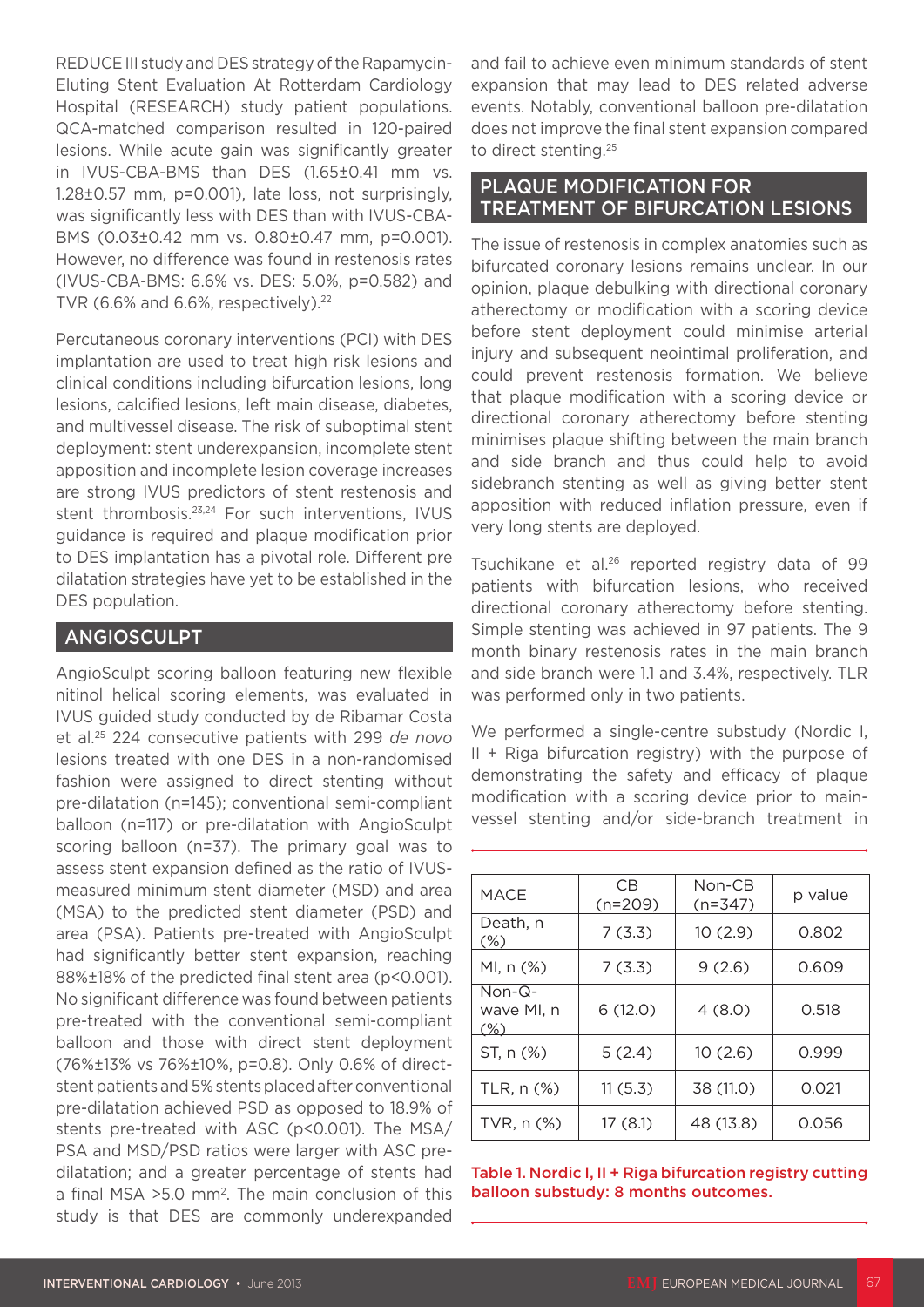bifurcation lesions.<sup>27</sup> We compared CB (n=209) versus non-cutting balloon (n=347) interventions in bifurcation lesions. Primary end points were cardiac death, myocardial infarction, stent thrombosis, TLR and TVR after 8 months. Our results showed (Table 1) that TLR was lower in the CB group (5.3%; n=11) compared with the non-cutting balloon group (11.0%; n=38; p=0.021).

These results are very promising and we believe that plaque debulking before stenting, especially in complex bifurcated lesions, can avoid the need for complex stenting and may provide a good long-term outcome in patients within the first year.26,27

### **CONCLUSION**

Plaque modification prior to stent implantation using cutting and scoring balloons is an essential tool to achieve the best possible result and ensure longterm safety and efficacy of PCI.

Appropriate of use-scoring balloons for plaque modification with subsequent stent implantation significantly increases acute and post-procedural results of angioplasty. IVUS guidance for intervention with lesion pre-treatment and BMS implantation can significantly lower rates of restenosis and TLV achieving results comparable to those with DES. Lesion modification with scoring balloon prior to DES implantation facilitates stent expansion that may provide better long term vessel patency and eliminate late DES related adverse events. In bifurcation lesion intervention, prior plaque debulking can avoid the need for complex stenting and may provide a good long-term outcome. With bioabsorbable stents and bioresorbable vascular scaffolds plaque modification will be an essential tool to perform complete 'vessel repair procedures'.

### REFERENCES

1. Serruys PW, de Jaegere P, Kiemeneij F, Macaya C, Rutsch W, Heyndrickx G, Emanuelsson H, Marco J, Legrand V, Materne P, Belardi J, Sigwart U, Colombo A, Goy JJ, van den Heuvel P, Delcan J, Morel M-A. A Comparison of Balloon-Expandable-Stent Implantation with Balloon Angioplasty in Patients with Coronary Artery Disease. N Engl J Med. 1994;331(8):489-95.

2. Fischman DL, Leon MB, Baim DS, Schatz RA, Savage MP, Penn I, Detre K, Veltri L, Ricci D, Nobuyoshi M, Cleman M, Heuser R, Almond D, Teirstein PS, Fish RD, Colombo A, Brinker J, Moses J, Shaknovich A, Hirshfeld J, Bailey S, Ellis S, Rake R, Goldberg S. A Randomized Comparison of Coronary-Stent Placement and Balloon Angioplasty in the Treatment of Coronary Artery Disease. N Engl J Med. 1994;331(8):496-501.

3. Moses JW, Leon MB, Popma JJ, Fitzgerald PJ, Holmes DR, O'Shaughnessy C, Caputo RP, Kereiakes DJ, Williams DO, Teirstein PS, Jaeger JL, Kuntz RE. Sirolimus-Eluting Stents versus Standard Stents in Patients with Stenosis in a Native Coronary Artery. N Engl J Med. 2003;349(14):1315-23.

4. Stone GW, Ellis SG, Cox DA, Hermiller J, O'Shaughnessy C, Mann JT, Turco M, Caputo R, Bergin P, Greenberg J, Popma JJ, Russell ME, Investigators T-I. A polymer-based, paclitaxel-eluting stent in patients with coronary artery disease. New Engl J Med. 2004;350(3):221-31.

5. Park DW, Kim YH, Yun SC, Lee JY, Kim WJ, Kang SJ, Lee SW, Lee CW, Kim JJ, Choo SJ, Chung CH, Lee JW, Park SW, Park SJ. Long-Term Outcomes After Stenting Versus Coronary Artery Bypass Grafting for Unprotected Left Main Coronary Artery Disease. J Am Coll Cardiol. 2010;56(17):1366-75.

6. Grüntzig AR, Senning A, Siegenthaler WE. Nonoperative dilatation of coronary-artery stenosis: percutaneous transluminal coronary angioplasty. N Engl J Med. 1979;301(2):61-8.

7. Serruys PW, Luijten HE, Beatt KJ, Geuskens R, de Feyter PJ, van den Brand M, Reiber JH, ten Katen HJ, van Es GA, Hugenholtz PG. Incidence of restenosis after successful coronary angioplasty: a time-related phenomenon. A quantitative angiographic study in 342 consecutive patients at 1, 2, 3, and 4 months. Circulation. 1988;77(2):361-71.

8. Serruys PW, de Jaegere P, Kiemeneij F, Macaya C, Rutsch W, Heyndrickx G, Emanuelsson H, Marco J, Legrand V, Materne P, et al. A comparison of balloon-expandable-stent implantation with balloon angioplasty in patients with coronary artery disease. Benestent Study Group. N Engl J Med. 1994;331(8):489-95.

9. Rodriguez AE, Santaera O, Larribau M, Fernandez M. Coronary Stenting Decreases Restenosis in Lesions With Early Loss in Luminal Diameter 24 Hours After Successful PTCA. Circulation. 1995;91(5):1397.

10. Alfonso F, Zueco J, Cequier A, Mantilla R, Bethencourt A, López-Minguez JR, Angel J, Augé JM, Gómez-Recio M, Morís C, Seabra-Gomes R, Perez-Vizcayno MJ, Macaya C, Restenosis intra-stent: Balloon angioplasty versus elective stenting I. A randomized comparison of repeat stenting with balloon angioplasty in patients with in-stent restenosis. J Am Coll Cardiol. 2003;42(5):796-805.

11. Grube E, Silber S, Hauptmann KE, Mueller R, Buellesfeld L, Gerckens U, Russell ME. TAXUS I: six- and twelvemonth results from a randomized, doubleblind trial on a slow-release paclitaxeleluting stent for *de novo* coronary lesions. Circulation. 2003;107(1):38-42.

12. Camenzind E, Steg PG, Wijns W. A meta-analysis of first generation drug eluting stent programs. Program and Abstracts from the World Congress of Cardiology 2006, Barcelona. September 2-5, 2006;Hotline Session I.

13. Lagerqvist B, James SK, Stenestrand U, Lindbäck J, Nilsson T, Wallentin L, Group SS. Long-term outcomes with drug-eluting stents versus baremetal stents in Sweden. N Engl J Med. 2007;356(10):1009-19.

14. Okura H, Hayase M, Shimodozono S, Kobayashi T, Sano K, Matsushita T, Kondo T, Kijima M, Nishikawa H, Kurogane H, Aizawa T, Hosokawa H, Suzuki T, Yamaguchi T, Bonneau HN, Yock PG, Fitzgerald PJ. Mechanisms of acute lumen gain following cutting balloon angioplasty in calcified and noncalcified lesions: an intravascular ultrasound study. Catheter Cardiovasc Interv. 2002;57(4):429-36.

15. Ajani AE, Kim HS, Castagna M, Satler